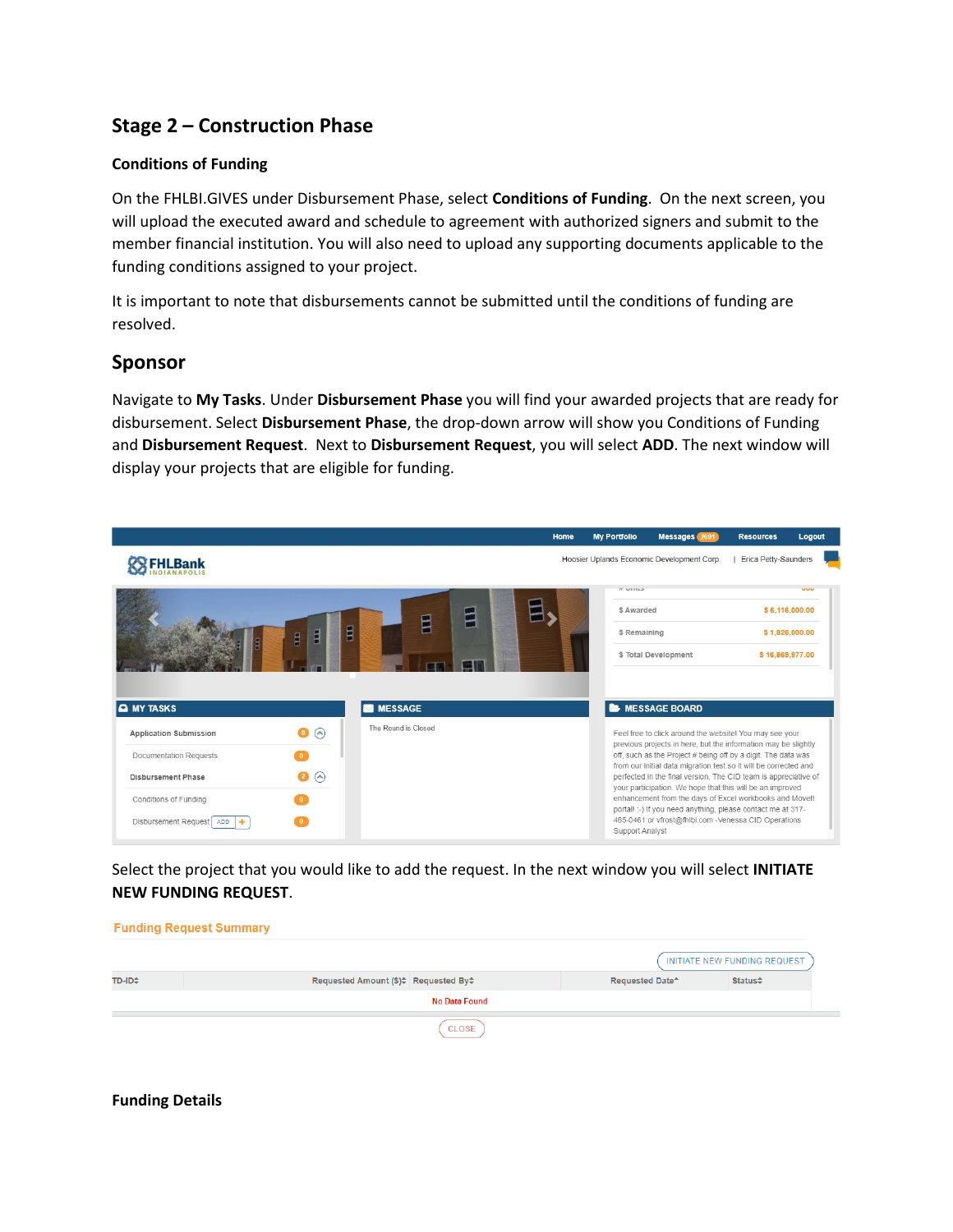Funding Details allows you to see the amount of the project's award, as well as what has previously been disbursed amounts.

For the disbursement request, **Subsidy Type** will remain **Direct Subsidy**.

#### **Rental Projects will see the page below.**

| <b>All Project Number</b><br>2021B0617 | Project Name<br>Lebowski Landing | 25 Sponsor Name<br>John H. Boner Community Center | Of Member Name<br>Mercantile Bank of Michigan | View More                               |  |
|----------------------------------------|----------------------------------|---------------------------------------------------|-----------------------------------------------|-----------------------------------------|--|
| <b>Funding Details</b>                 |                                  |                                                   |                                               |                                         |  |
| <b>TD ID</b><br>TD-001                 |                                  | <b>Approved Amount</b><br>\$500,000.00            |                                               | <b>Disbursed Amount</b><br>\$500,000.00 |  |
| <b>Cost Description</b>                |                                  |                                                   | <b>Funds Requested</b>                        |                                         |  |
| Acquisition                            |                                  |                                                   | \$0.00                                        |                                         |  |
| <b>Hard Costs</b>                      |                                  |                                                   | \$500,000.00                                  |                                         |  |
| <b>Soft Costs</b>                      |                                  |                                                   | \$0.00                                        |                                         |  |
| Total                                  |                                  |                                                   | \$500,000.00                                  |                                         |  |

**Homeownership projects will see the page below.**

| <b>Income Level</b>                           |                | <b>Total</b><br>Approved Include in Disbursement | <b>Cost Description</b> |              | Costs in<br><b>Applications</b> | <b>Funds Requested</b> |                          |
|-----------------------------------------------|----------------|--------------------------------------------------|-------------------------|--------------|---------------------------------|------------------------|--------------------------|
| Extremely Low Income(<=30% of AMI)            | $\bf{0}$       | $\mathbf 0$                                      | <b>Acquisition</b>      |              | \$0.00                          | \$<br>0.00             |                          |
| Very Low Income(>30.01% to 50% of AMI)        | $\overline{2}$ | 0                                                |                         |              |                                 |                        | Explain/View<br>æ        |
| Low to Moderate Income(>50.01% to 80% of AMI) | 5              | $\mathbf{0}$                                     | <b>Hard Costs</b>       |              | \$126,000.00                    | \$<br>50,000.00        | Add/See<br>画<br>Comments |
| <b>Total AHP Assisted Units</b>               | $\overline{7}$ | 0                                                | <b>Soft Costs</b>       |              | \$0.00                          | \$<br>0.00             |                          |
| High Income(>80.01% of AMI)                   | $\mathbf 0$    | $\mathbf 0$                                      |                         |              |                                 |                        |                          |
| <b>Vacant Units</b>                           |                | $\mathbf 0$                                      |                         | <b>Total</b> | \$126,000.00                    | \$50,000.00            |                          |
| <b>Total Units</b>                            | $\overline{7}$ | 0                                                |                         |              |                                 |                        |                          |

**Income Summary** is where you will request the amount needed for the disbursement. The breakdown of the disbursement should fall under **Acquisition**, **Hard Costs** or **Soft Costs**. These are either or options depending on what was included on the awarded application. If you are not requesting funds for all designations, you must enter \$0.

After the amount of the disbursement is entered, select **SAVE**. Do not select **Next** prior to saving the request.

Once the following message is received, select **OK**, then **Next**.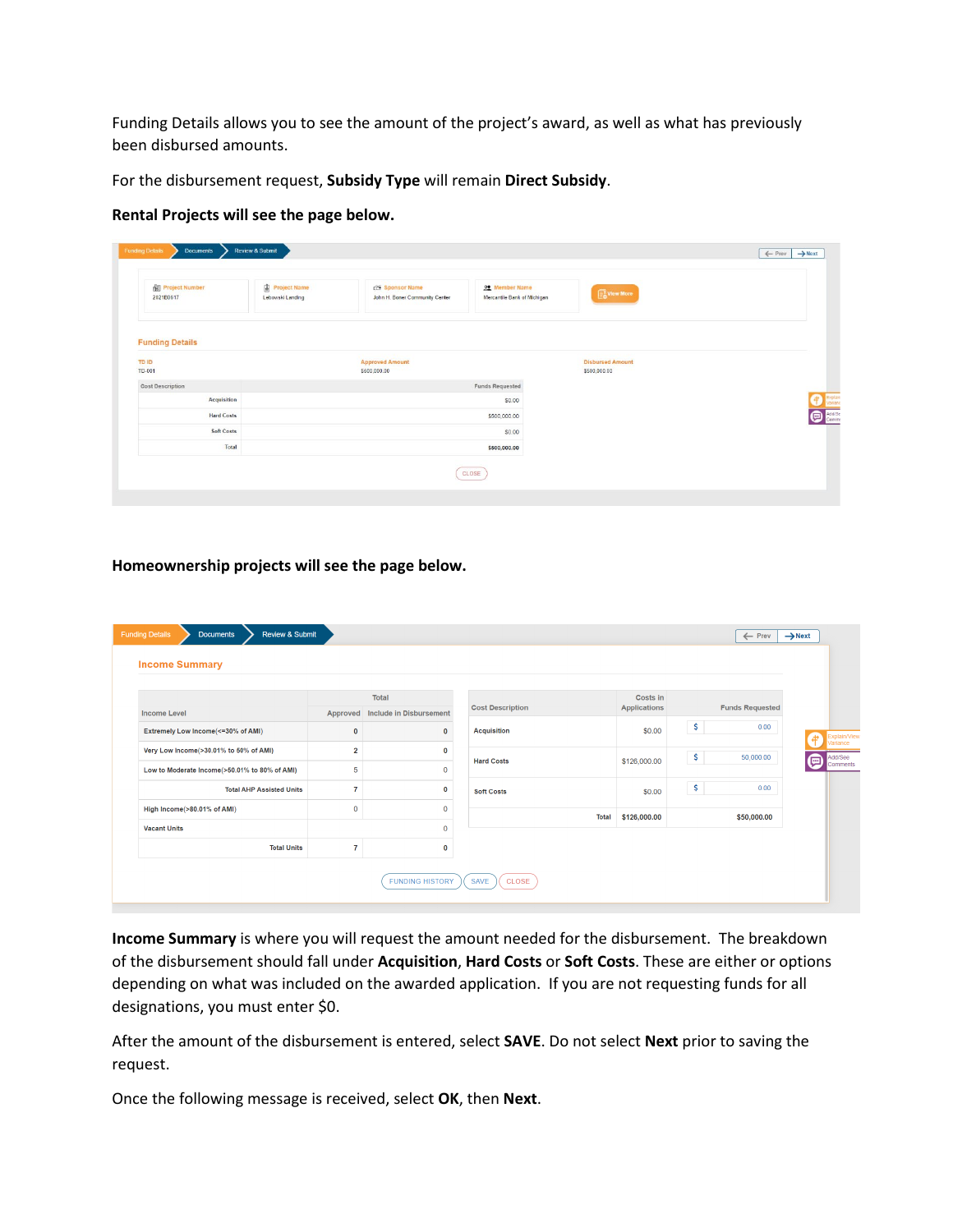

#### **Documents**

| <b>All</b> Project Number<br>202180529 | <b>D</b> Project Name<br>EP Houses for Hooslers |                      | <b>25 Sponsor Name</b><br>Hoosler Uplands Economic Development Corp. |                        | 01 Member Name<br>Old National Bank |        |
|----------------------------------------|-------------------------------------------------|----------------------|----------------------------------------------------------------------|------------------------|-------------------------------------|--------|
| List of documents                      |                                                 | Document Name :      | <b>Cost Validation</b>                                               |                        |                                     |        |
| Sponsor Documents                      |                                                 | <b>Document Name</b> | <b>Status</b>                                                        | <b>Attached Date</b>   | <b>Decision By</b>                  | Action |
| Cost Validation *                      |                                                 | Exhibit Pa pdf       | N/A                                                                  | 03/17/2022 02:02:47 PM |                                     |        |
| Member Documents                       |                                                 | ۰                    |                                                                      |                        |                                     |        |
|                                        |                                                 |                      |                                                                      |                        |                                     |        |
|                                        |                                                 |                      |                                                                      |                        |                                     |        |
|                                        |                                                 |                      |                                                                      |                        |                                     |        |
|                                        |                                                 |                      |                                                                      |                        |                                     |        |
|                                        |                                                 |                      |                                                                      |                        |                                     |        |
|                                        |                                                 |                      |                                                                      |                        |                                     |        |

On the next screen you will add **Cost Validation**. This is a file upload. The following documents are required for the disbursement request if they are applicable to your project.

#### **Cost Documentation**

- **Architect Contract**
- **Construction Contract**
- **E** Consultant Agreement
- **Developer Agreement**
- Most recent architect form (AIAG702/G703)
- Paid invoices with copy of supporting cancelled checks (if no AIAG702/G703)
- **F** For Homeownership, in which funds requested will pay down payment and closing costs, provide the Homeownership Analysis Form.

#### **Acquisition Documentation**

**•** Copy of an "as-is" appraisal of the project site, dated within six months of purchase contract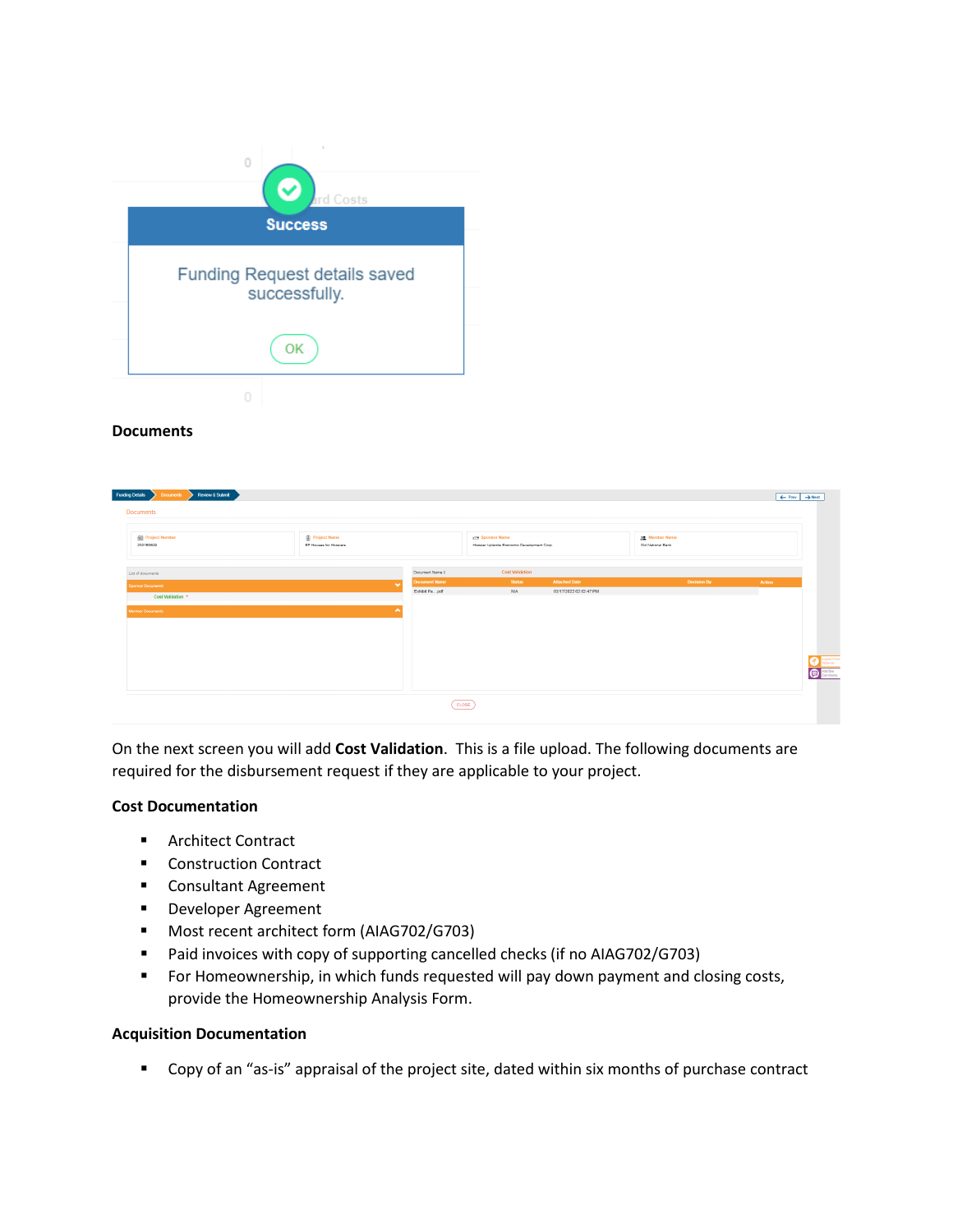- **Copy of an up-to-date contract of sale or purchase option agreement executed between the** purchaser and the current owner.
- Copy of the recorded deed(s) or an executed and current land/site lease
- **Copy of a signed and dated closing statement or other evidence showing the purchase price and** closing costs associated with the purchaser's acquisition of the project site.

### **Tax Credit Projects**

- **•** Copy of executed partnership agreement, including capital funding schedule.
- **Copy of state agency's low-income housing tax credit award letter**
- **Historic tax credit award**
- Tax credit syndication commitment letter
- **LIHTC application**
- **LIHTC 10% carryover**
- **Loan agreement for AHP, HOME, etc.**
- **Final LIHTC application w/cost certification**

Once documents are uploaded, you can add comments to via the comment tab as necessary. Then select **Next**.

#### **Review & Submit**

| Review & Submit<br><b>Funding Details</b><br><b>Documents</b> |                                                 |                                                               |                                            |                                      | $\leftarrow$ Prev $\rightarrow$ Next |
|---------------------------------------------------------------|-------------------------------------------------|---------------------------------------------------------------|--------------------------------------------|--------------------------------------|--------------------------------------|
| <b>部 Project Number</b><br>202180629                          | <b>图 Project Name</b><br>EP Houses for Hoosiers | c% Sponsor Name<br>Hoosier Uplands Economic Development Corp. | <b>OR</b> Member Name<br>Old National Bank | <b>New More</b>                      |                                      |
| <b>Funding Details</b>                                        |                                                 |                                                               |                                            |                                      |                                      |
| TD ID<br>TD-004                                               |                                                 | Subsidy Type<br><b>Direct Subsidy</b>                         |                                            | <b>Funding Amount</b><br>\$76,000.00 |                                      |
| <b>Sponsor Signature</b>                                      |                                                 |                                                               | <b>Member Signature</b>                    |                                      |                                      |
| Organization Name: Hoosier Uplands Economic Development Corp. |                                                 |                                                               | Organization Name: Old National Bank       |                                      |                                      |
| User Id: ahpettesp                                            |                                                 |                                                               | User Id: ahpettemb                         |                                      |                                      |
| User Name: Erica Petty-Saunders                               |                                                 |                                                               | User Name: Erica Petty-Saunders            |                                      |                                      |
| Date: 03/22/2022                                              |                                                 |                                                               | Date: 03/22/2022                           |                                      |                                      |
|                                                               |                                                 | CLOSE                                                         |                                            |                                      |                                      |
|                                                               |                                                 |                                                               |                                            |                                      | Explain/Vew<br><sup>AMERO</sup>      |

Review the details to ensure that all the information is correct. Upon completing your review, select **SEND TO MEMBER BANK**.

Based on the information, you may be prompted to **Explain/View Variances**. Select the tab to the right to complete the request. Then select **SEND TO MEMBER BANK**.

## **Member Bank**

Under **My Tasks**, you will see **Disbursement Phase**. If there is a request for you to review, a number will appear next to **Disbursement Phase**.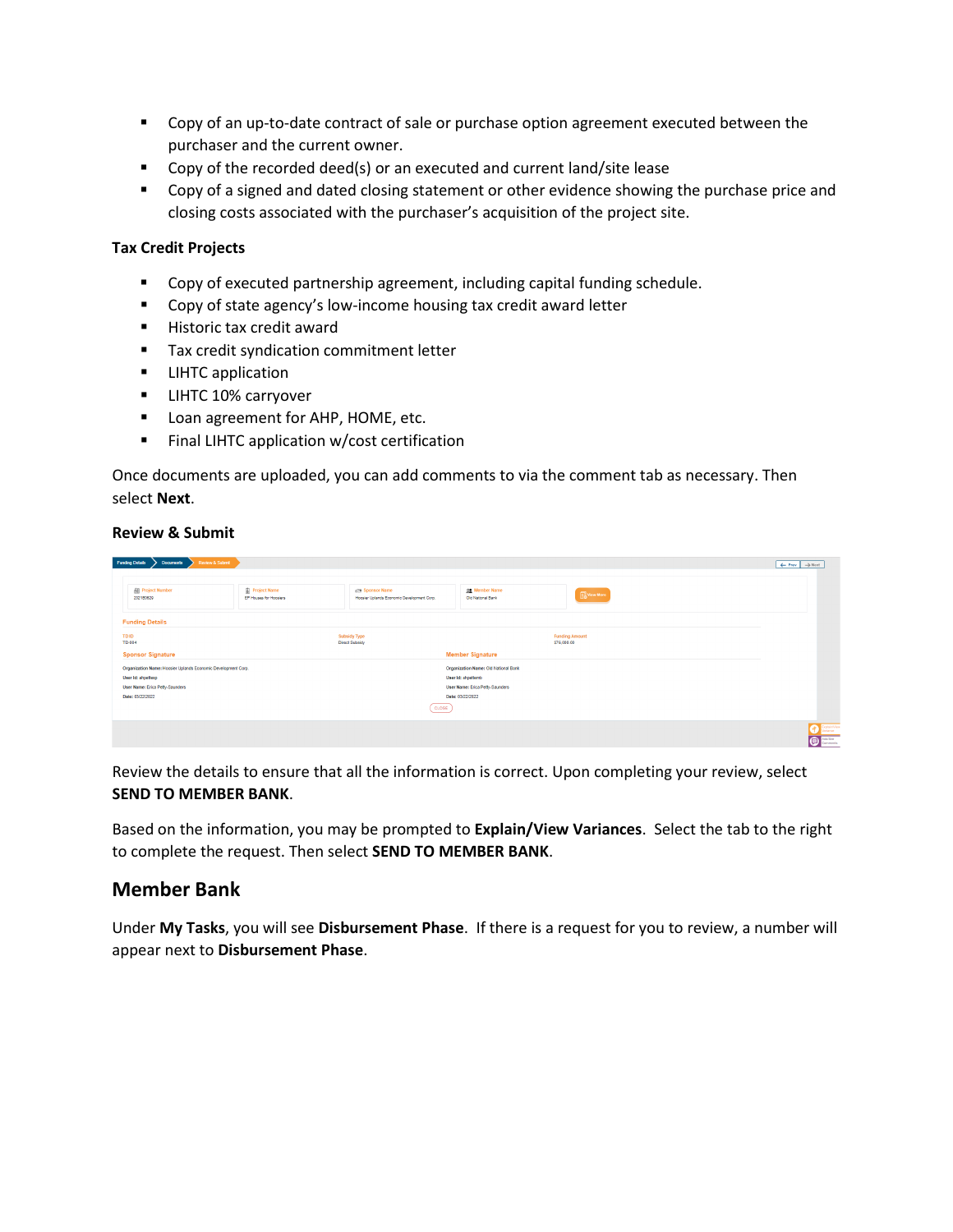|                        |                               |                             |                        | Home My Portfolio | Messages <b>HIM</b>                      | Resources <sup>*</sup> | Logout           |
|------------------------|-------------------------------|-----------------------------|------------------------|-------------------|------------------------------------------|------------------------|------------------|
| <b>88 FHLBank</b>      |                               |                             |                        |                   | Old National Bank   Erica Petty-Saunders |                        | <b>September</b> |
|                        |                               |                             | al MY PROJECTS         |                   |                                          |                        |                  |
|                        |                               |                             |                        |                   |                                          |                        |                  |
|                        |                               |                             | # Projects             |                   |                                          |                        | 65               |
|                        |                               |                             | # Units                |                   |                                          |                        | 2,704            |
|                        |                               | 昌                           | \$ Awarded             |                   |                                          |                        | \$33,176,947.00  |
|                        | $\blacksquare$<br>Ξ<br>$\Box$ | 畐<br>目                      | \$ Remaining           |                   |                                          |                        | \$12,203,184.84  |
|                        |                               |                             | \$ Total Development   |                   |                                          |                        | \$43,930,924.00  |
|                        |                               |                             |                        |                   |                                          |                        |                  |
| <b>A</b> MY TASKS      |                               | <b>A</b> MY APPLICATONS     | <b>E</b> MESSAGE BOARD |                   |                                          |                        |                  |
| Application Submission | $\bullet$                     | View InProcess Applications | No Data Found          |                   |                                          |                        |                  |
| Disbursement Phase     | $\bullet$                     | View Submitted Applications |                        |                   |                                          |                        |                  |
| Project Completion     | $\bullet$                     |                             |                        |                   |                                          |                        |                  |
| Long Term Monitoring   | $\bullet$                     |                             |                        |                   |                                          |                        |                  |
| Watch List             | $\bullet$                     |                             |                        |                   |                                          |                        |                  |
|                        |                               |                             |                        |                   |                                          |                        |                  |
|                        |                               |                             |                        |                   |                                          |                        |                  |
|                        |                               |                             |                        |                   |                                          |                        |                  |
|                        |                               |                             |                        |                   |                                          |                        |                  |
|                        |                               |                             |                        |                   |                                          |                        |                  |
|                        |                               |                             |                        |                   |                                          |                        |                  |
|                        |                               |                             |                        |                   |                                          |                        |                  |
|                        |                               |                             |                        |                   |                                          |                        |                  |

Select the drop-down arrow and select **Disbursement Request.** Select the project number.

## **Funding Details**

**Rental Projects will see the page below.**

| <b>NO</b> Project Number<br>2021B0617 | Project Name<br>Lebowski Landing | 25 Sponsor Name<br>John H. Boner Community Center | Of Member Name<br>Mercantile Bank of Michigan | View More                               |           |
|---------------------------------------|----------------------------------|---------------------------------------------------|-----------------------------------------------|-----------------------------------------|-----------|
| <b>Funding Details</b>                |                                  |                                                   |                                               |                                         |           |
| <b>TD ID</b><br>TD-001                |                                  | <b>Approved Amount</b><br>\$500,000.00            |                                               | <b>Disbursed Amount</b><br>\$500,000.00 |           |
| <b>Cost Description</b>               |                                  |                                                   | <b>Funds Requested</b>                        |                                         |           |
| <b>Acquisition</b>                    |                                  |                                                   | \$0.00                                        |                                         |           |
| <b>Hard Costs</b>                     |                                  |                                                   | \$500,000.00                                  |                                         | $\bullet$ |
| <b>Soft Costs</b>                     |                                  |                                                   | \$0.00                                        |                                         |           |
| Total                                 |                                  |                                                   | \$500,000.00                                  |                                         |           |

**Homeownership projects will see the page below.**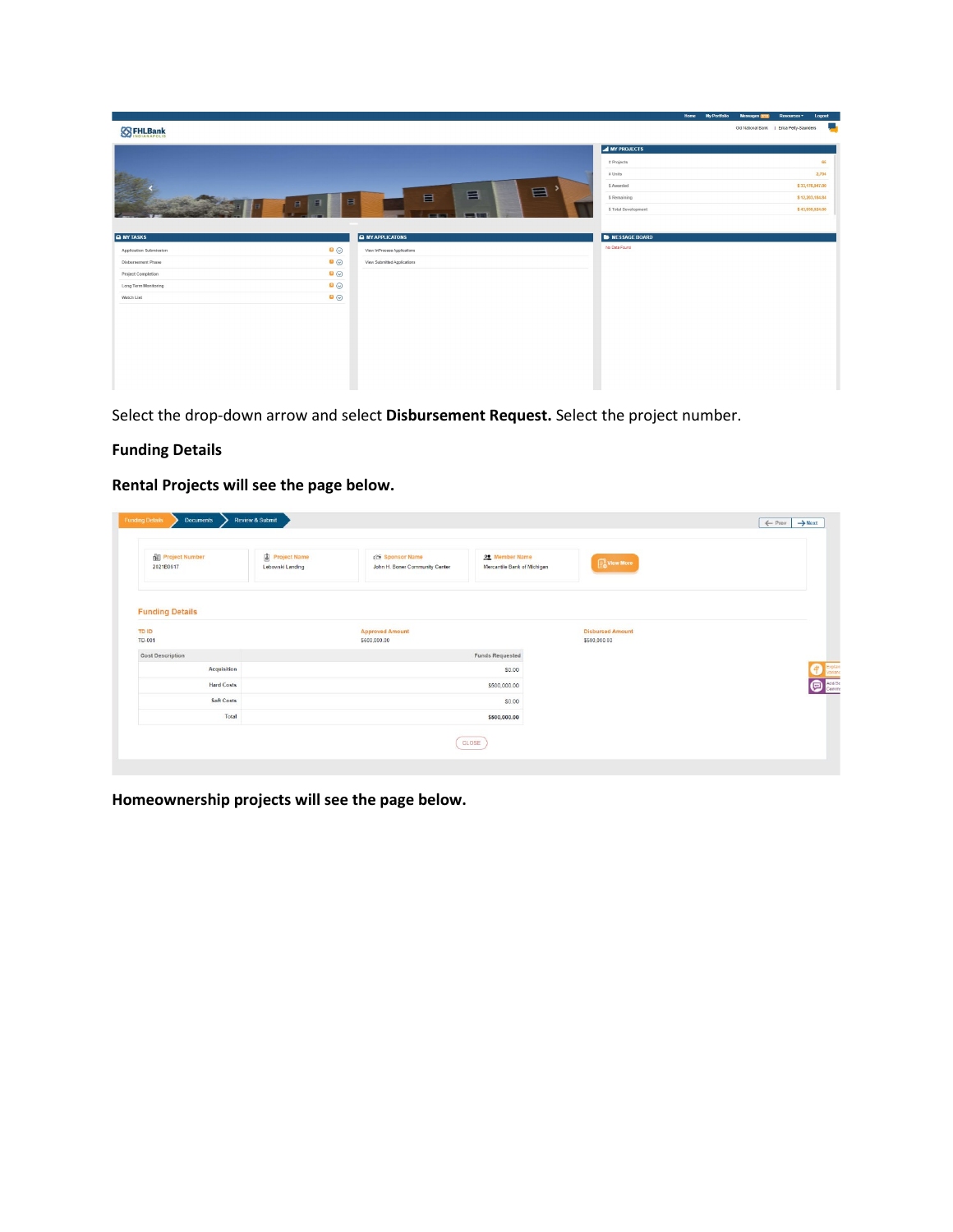|                                               |                         | <b>Total</b>                     |                         | Costs in     |                        |                               |
|-----------------------------------------------|-------------------------|----------------------------------|-------------------------|--------------|------------------------|-------------------------------|
| <b>Income Level</b>                           |                         | Approved Include in Disbursement | <b>Cost Description</b> | Applications | <b>Funds Requested</b> |                               |
| Extremely Low Income(<=30% of AMI)            | $\bf{0}$                | $\mathbf{0}$                     | <b>Acquisition</b>      | \$0.00       | \$<br>0.00             |                               |
| Very Low Income(>30.01% to 50% of AMI)        |                         |                                  |                         |              |                        | Explain/View<br>Variance<br># |
|                                               | $\overline{\mathbf{2}}$ | 0                                | <b>Hard Costs</b>       | \$126,000.00 | \$<br>50,000.00        | ▣<br><b>Comments</b>          |
| Low to Moderate Income(>50.01% to 80% of AMI) | 5                       | $\mathbf{0}$                     |                         |              |                        |                               |
| <b>Total AHP Assisted Units</b>               | $\overline{7}$          | 0                                | <b>Soft Costs</b>       | \$0.00       | \$<br>0.00             |                               |
| High Income(>80.01% of AMI)                   | $\mathbf{0}$            | $\mathbf 0$                      | <b>Total</b>            | \$126,000.00 | \$50,000.00            |                               |
| <b>Vacant Units</b>                           |                         | $\Omega$                         |                         |              |                        |                               |
| <b>Total Units</b>                            | $\overline{7}$          | 0                                |                         |              |                        |                               |

Review the information as submitted by sponsor. If the information is correct, select **Next**.

#### **Documents**

| Documents Review & Submit<br>Funding Details<br><b>Documents</b> |                                               |                      |                                                                      |                        |                                            |        | $\leftarrow$ Prev $\rightarrow$ Next |
|------------------------------------------------------------------|-----------------------------------------------|----------------------|----------------------------------------------------------------------|------------------------|--------------------------------------------|--------|--------------------------------------|
| <b>Rill</b> Project Number<br>202180829                          | <b>Project Name</b><br>EP Houses for Hooslers |                      | <b>RE Sponsor Name</b><br>Hoosler Uplands Economic Development Corp. |                        | <b>22</b> Member Name<br>Old National Bank |        |                                      |
| List of documents                                                |                                               | Document Name 1      | <b>Cost Validation</b>                                               |                        |                                            |        |                                      |
| Sponsor Documents                                                |                                               | <b>Document Name</b> | <b>Status</b>                                                        | <b>Attached Date</b>   | <b>Decision By</b>                         | Action |                                      |
| Cost Validation *                                                |                                               | Exhibit Pa pdf       | N/A                                                                  | 03/17/2022 02:02:47 PM |                                            |        |                                      |
| Member Documents                                                 |                                               | ۰                    |                                                                      |                        |                                            |        | <b>Collection</b><br>AddiSee         |
|                                                                  |                                               |                      | CLOSE                                                                |                        |                                            |        |                                      |

Review documents submitted by the sponsor. Also, add documents that you may have related to the development.

If you need to add comments, select the **Add/See Comments** tab on the right. The same process if variances require explanation.

#### **Review & Submit**

| <b>Documents</b><br><b>Funding Details</b>                    | Review & Submit                               |                                                                       |                                             |                                      | $\leftarrow$ Prev $\rightarrow$ Next |
|---------------------------------------------------------------|-----------------------------------------------|-----------------------------------------------------------------------|---------------------------------------------|--------------------------------------|--------------------------------------|
| <b>All Project Number</b><br>2021B0029                        | <b>Project Name</b><br>EP Houses for Hooslers | <b>129 Sponsor Name</b><br>Hoosier Uplands Economic Development Corp. | <b>22</b> Member Name<br>Old National Bank  | <b>New More</b>                      |                                      |
| <b>Funding Details</b>                                        |                                               |                                                                       |                                             |                                      |                                      |
| TD ID<br>TD-004                                               |                                               | <b>Subsidy Type</b><br><b>Direct Subsidy</b>                          |                                             | <b>Funding Amount</b><br>\$76,000.00 |                                      |
| <b>Sponsor Signature</b>                                      |                                               |                                                                       | <b>Member Signature</b>                     |                                      |                                      |
| Organization Name: Hoosier Uplands Economic Development Corp. |                                               |                                                                       | <b>Organization Name: Old National Bank</b> |                                      |                                      |
| User Id: ahpettesp                                            |                                               |                                                                       | User Id: ahpettemb                          |                                      |                                      |
| User Name: Erica Petty-Saunders                               |                                               |                                                                       | User Name: Erica Petty-Saunders             |                                      |                                      |
| Date: 03/22/2022                                              |                                               |                                                                       | Date: 03/22/2022                            |                                      |                                      |
|                                                               |                                               | CLOSE                                                                 |                                             |                                      |                                      |
|                                                               |                                               |                                                                       |                                             |                                      | <b>P</b> Explain View<br>$\bullet$   |